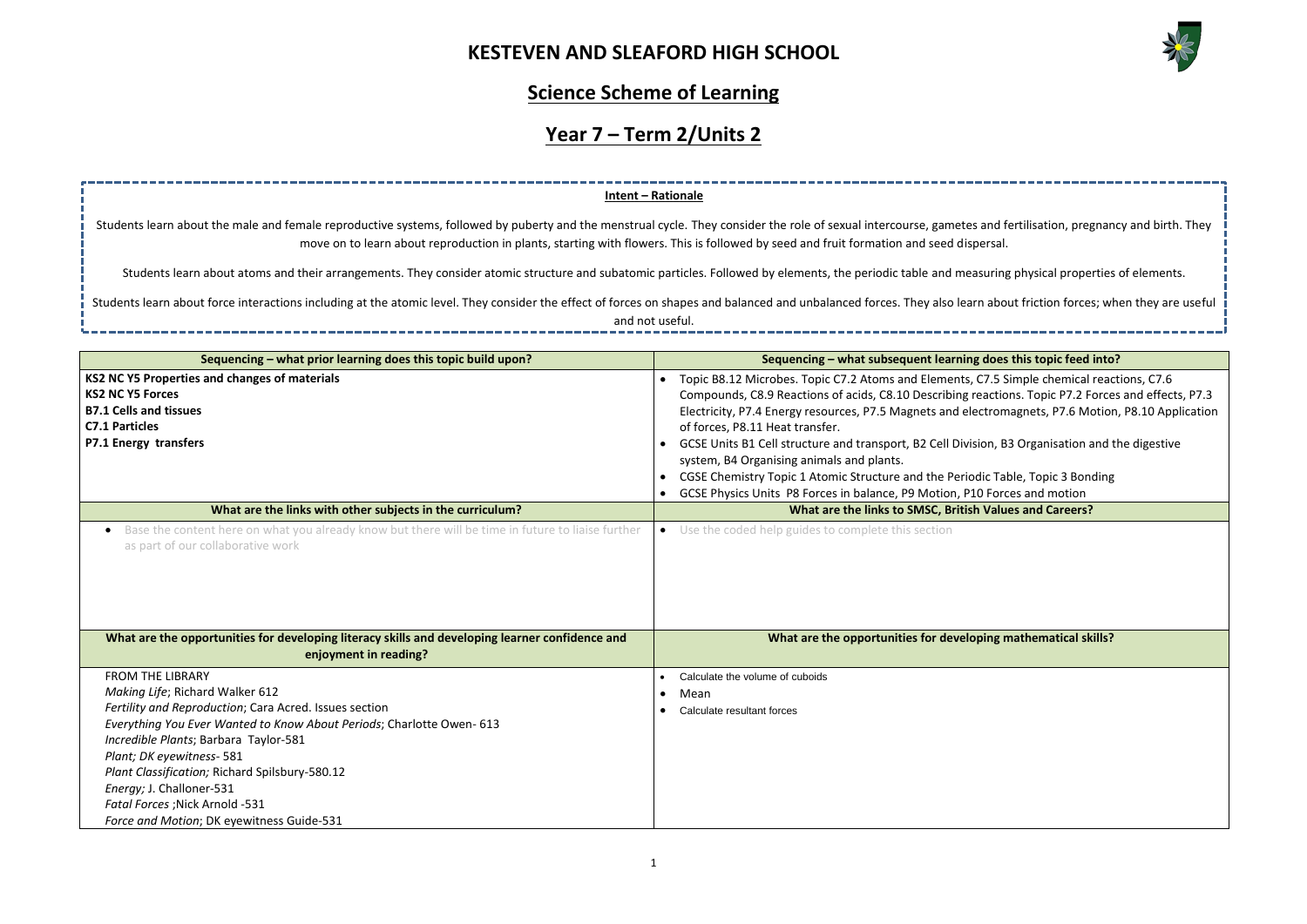

### **g** the progress of students?

### **Science Scheme of Learning**

### **Year 7 – Term 2/Units 2**

### **Intent – Concepts**

#### **What knowledge will students gain and what skills will they develop as a consequence of this topic?**

#### **Know**

- Describe the differences between asexual and sexual reproduction. Describe the changes that occur during puberty in men and women. Describe how sexual intercourse leads to pregnancy. Describe how a baby develops within the structure and function of a flower. Describe the steps that occur during fertilization. Describe four ways in which seeds are dispersed. Describe steps in an investigation planning for repeats.
- Recall the symbols for some common elements. State the meaning of the term atom. Name the three types of sub-atomic particle and state their mass and charge. State and use the equation used to calculate density.
- Describe what forces are and what effect they have on objects. Explain the difference between elastic and plastic deformation. Describe the effects of balanced and unbalanced forces. Explain what causes fiction and what it

#### **Apply**

- Describe the male and female reproductive systems. Describe the adaptations of sperm and eggs. Dissect flowers and identify parts. Describe all the changes that happen in a flower after fertilisation. Selected one independ dependent variable. Identified controlled variables in order to make it a valid test.
- State that all elements are listed on the Periodic Table in such a way that patterns can be seen in their properties. Calculate the volume of cuboids.
- State which forces are contact and non-contact forces. Explain the pattern shown in the data based on prior knowledge. Identify from real examples balanced and unbalanced forces.

- Explain some reasons and treatments for infertility. Describe the menstrual cycle. Explain how fertilisation occurs. Describe the process of birth. Explain two ways in which flowers are pollinated. Explain the difference b Explain the adaptations of seeds. Suggest a hypothesis that relates to the independent and dependant variable.
- Give some examples of diatomic elements. Describe how ideas about atoms have changed over time. Describe how scientists used evidence from experiments to help develop ideas about atoms. Describe how to measure the volume o
- Explain what some common forces are. Explain how you can practically investigate Hooke's Law. Calculate resultant forces. Describe examples of when friction is useful and not useful.

• Show you can challenge B7.2 L3, B7.2 L4, C7.2 L1, C7.2 L2, C7.2 L3, P7.2 L1, P7.2 L3 fect seed dispersal.

#### **Extend**

| What subject specific language will be used and developed in this topic? | What opportunities are available for assessing the                                                                                                                                                                                                                                     |
|--------------------------------------------------------------------------|----------------------------------------------------------------------------------------------------------------------------------------------------------------------------------------------------------------------------------------------------------------------------------------|
|                                                                          | B7.2 L2 quick quiz puberty and the menstrual cycle<br>Show you can challenge B7.2 L3, B7.2 L4, C7.2 L1, C7.2 L2, C7.<br>B7.2 L8 Planning an investigation into the factors that affect s<br>C7.2 L2 Analysing skills<br>P7.2 L2 Making a force meter practical Analysis and evaluation |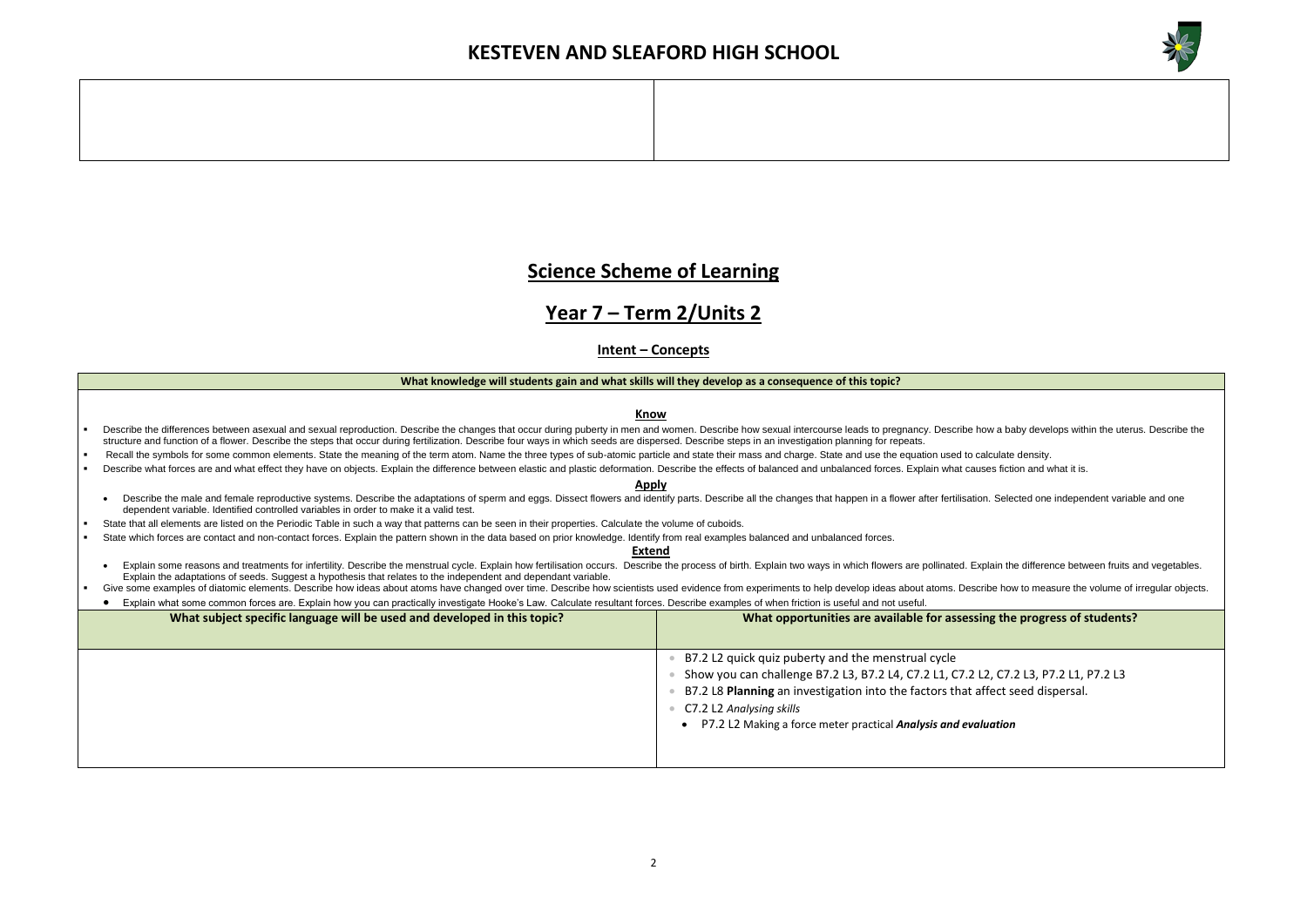

| Word                  | <b>Definition</b>                                                                  |  |  |
|-----------------------|------------------------------------------------------------------------------------|--|--|
| <b>Amnion</b>         | One of the protective membranes that surrounds a developing foetus in the          |  |  |
|                       | uterus. The amnion is also present in reptiles and birds. Inside the amniotic sac  |  |  |
|                       | is amniotic fluid that supports, protects and insulates the foetus.                |  |  |
| <b>Amniotic fluid</b> | A liquid that is found inside the amniotic sac, surrounding the developing foetus. |  |  |
|                       | It protects the foetus from knocks and allows it to move freely. Amniotic fluid is |  |  |
|                       | mainly water with some urea and other substances dissolved in it. The foetus       |  |  |
|                       | drinks small quantities of amniotic fluid and then excretes the liquid as urine.   |  |  |
| <b>Cervix</b>         | The lower, narrow part of the uterus (womb), where it joins the top of the         |  |  |
|                       | vagina. The cervix has an opening that allows menstrual fluid to leave the uterus  |  |  |
|                       | and pass into the vagina, and allows sperm cells to swim from the vagina into      |  |  |
|                       | the uterus.                                                                        |  |  |
| <b>Egg</b>            | The gamete (sex cell) that is produced by a female animal. An egg is also called   |  |  |
|                       | an ovum (plural ova). Eggs are produced in ovaries.                                |  |  |
| <b>External</b>       | When the nuclei of eggs and sperm fuse outside the body.                           |  |  |
| fertilisation         | Animals that use external fertilisation include fish and amphibians.               |  |  |
| <b>Fertilisation</b>  | When the nuclei of male and female gametes (sex cells) fuse together.              |  |  |
|                       | Fertilisation in many animals is internal, which means that it takes place inside  |  |  |
|                       | the body of the female (mammals, reptiles, birds, insects), and in others is       |  |  |
|                       | external (fish, amphibians).                                                       |  |  |
| <b>Foetus</b>         | The developing baby inside the womb after 8 weeks of pregnancy. Before eight       |  |  |
|                       | weeks it is known as an embryo.                                                    |  |  |
| <b>Gametes</b>        | The cells involved in reproduction. In humans and other animals, one gamete        |  |  |
|                       | comes from the man and one from the woman:                                         |  |  |
|                       | In humans the sperm cells and egg cells are the gametes.                           |  |  |
| <b>Gestation</b>      | Another term for pregnancy. The length of gestation in humans is around 40         |  |  |
|                       | weeks. In general, the larger the mammal, the longer the gestation period.         |  |  |
| <b>Hormones</b>       | Chemicals produced inside an animal or plant that cause changes to other parts     |  |  |
|                       | of the body. Hormones are often complicated molecules, and in vertebrates          |  |  |
|                       | they are usually carried in the blood.                                             |  |  |
|                       | Examples of hormones in humans include oestrogen, testosterone, adrenaline,        |  |  |
|                       | insulin and glucagon.                                                              |  |  |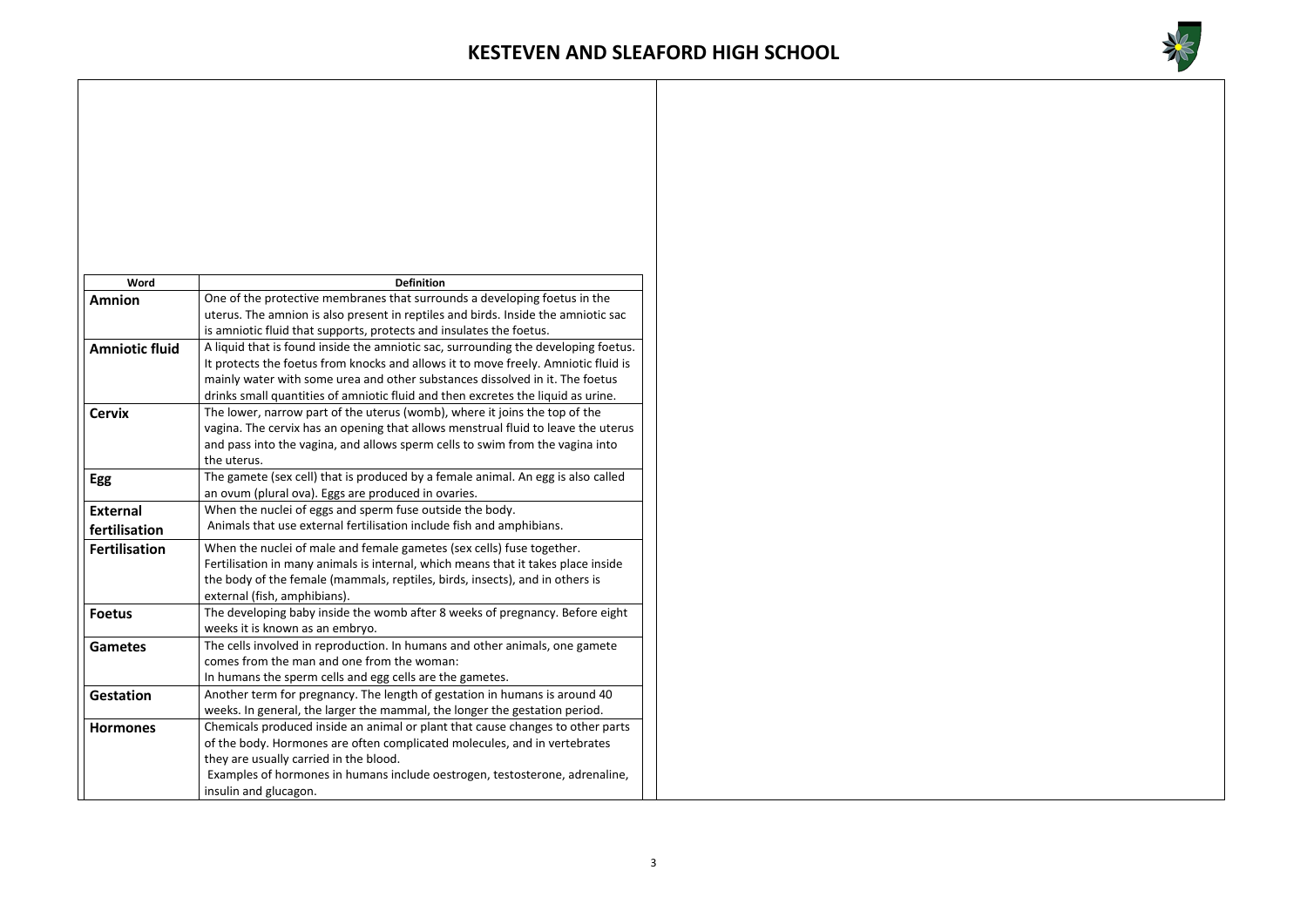

| Implantation           | In pregnancy, implantation is when the developing embryo attaches to the lining     |
|------------------------|-------------------------------------------------------------------------------------|
|                        | of the uterus (womb). At the point where it attaches to the lining, an organ        |
|                        | called the placenta grows.                                                          |
| <b>Infertility</b>     | When a man, woman or couple are unable to reproduce. In men, infertility is         |
|                        | often caused by the sperm cells being unable to swim effectively, or by there       |
|                        | being insufficient sperm to have a good chance of one reaching the ovum. In         |
|                        | women, infertility can be caused by the ovaries not releasing an ovum on a          |
|                        | regular basis or by problems in the Fallopian tube.                                 |
| <b>Internal</b>        | When the sperm and egg meet (and their nuclei fuse) inside the female's body.       |
|                        | This occurs after sexual intercourse has taken place. Internal fertilisation takes  |
| fertilisation          | place in mammals, reptiles, birds, insects and some other animals from other        |
|                        |                                                                                     |
|                        | groups.                                                                             |
| <b>IVF</b> (in-vitro   | A type of fertility treatment that involves the ovum (egg) being fertilised by a    |
| fertilisation)         | sperm outside the woman's body. One method of IVF involves extracting an            |
|                        | ovum from a woman's body and injecting the sperm cell into the cytoplasm of         |
|                        | the ovum, in the hope that the nuclei of the two cells will then fuse.              |
| <b>Menstrual cycle</b> | The cycle of events in a female human that relates to her ability to reproduce.     |
|                        | The cycle starts on the first day of her period (menstruation) and finishes the     |
|                        | day before her next period starts. The average length for menstrual cycles is 28    |
|                        | days.                                                                               |
| <b>Menstruation</b>    | When the lining of the uterus (womb) breaks down and passes out of a woman's        |
|                        | body through her vagina. This usually has the appearance of thick dark blood. In    |
|                        | most women, menstruation takes about 3-5 days.                                      |
| Oestrogen              | A group of female sex hormones produced by the ovaries in all vertebrates           |
|                        | (including humans) which are responsible for the development of female              |
|                        | secondary sexual characteristics during puberty (e.g. the development of            |
|                        | breasts). They are also involved in some aspects of the menstrual cycle.            |
| Ovary                  | In animals, this is an organ in the female in which eggs are produced.              |
|                        | In plants, this is the part of a carpel that surrounds the ovules and forms the     |
|                        | fruit after fertilisation.                                                          |
| <b>Oviduct</b>         | The tube in the female reproductive system between the ovary and the uterus.        |
|                        | This is also normally where fertilisation occurs. The oviduct is also called the    |
|                        | Fallopian tube.                                                                     |
| <b>Ovulation</b>       | The release of an egg from an ovary. In humans, ovulation occurs around day 14      |
|                        | of the woman's menstrual cycle.                                                     |
| <b>Penis</b>           | The male sex organ that is inserted into the woman's vagina during sexual           |
|                        | intercourse. Semen is ejaculated from the penis when a man has an orgasm and        |
|                        | this is the fluid that contains the sperm cells. Urine is also excreted through the |
|                        | penis.                                                                              |
| Placenta               | The organ that provides a developing foetus with oxygen, glucose and other          |
|                        | essential chemicals from the mother's blood without the blood of the foetus         |
|                        | and the mother actually mixing. The placenta also removes carbon dioxide,           |
|                        | water and other waste products from the foetus' blood.                              |
|                        | A period during growing up when the reproductive system in boys and girls           |
| <b>Puberty</b>         | matures and starts to become active. Puberty describes physical changes that        |
|                        |                                                                                     |
|                        | take place (breasts develop, pubic and body hair grows, etc.), whereas              |
|                        | adolescence describes emotional changes.                                            |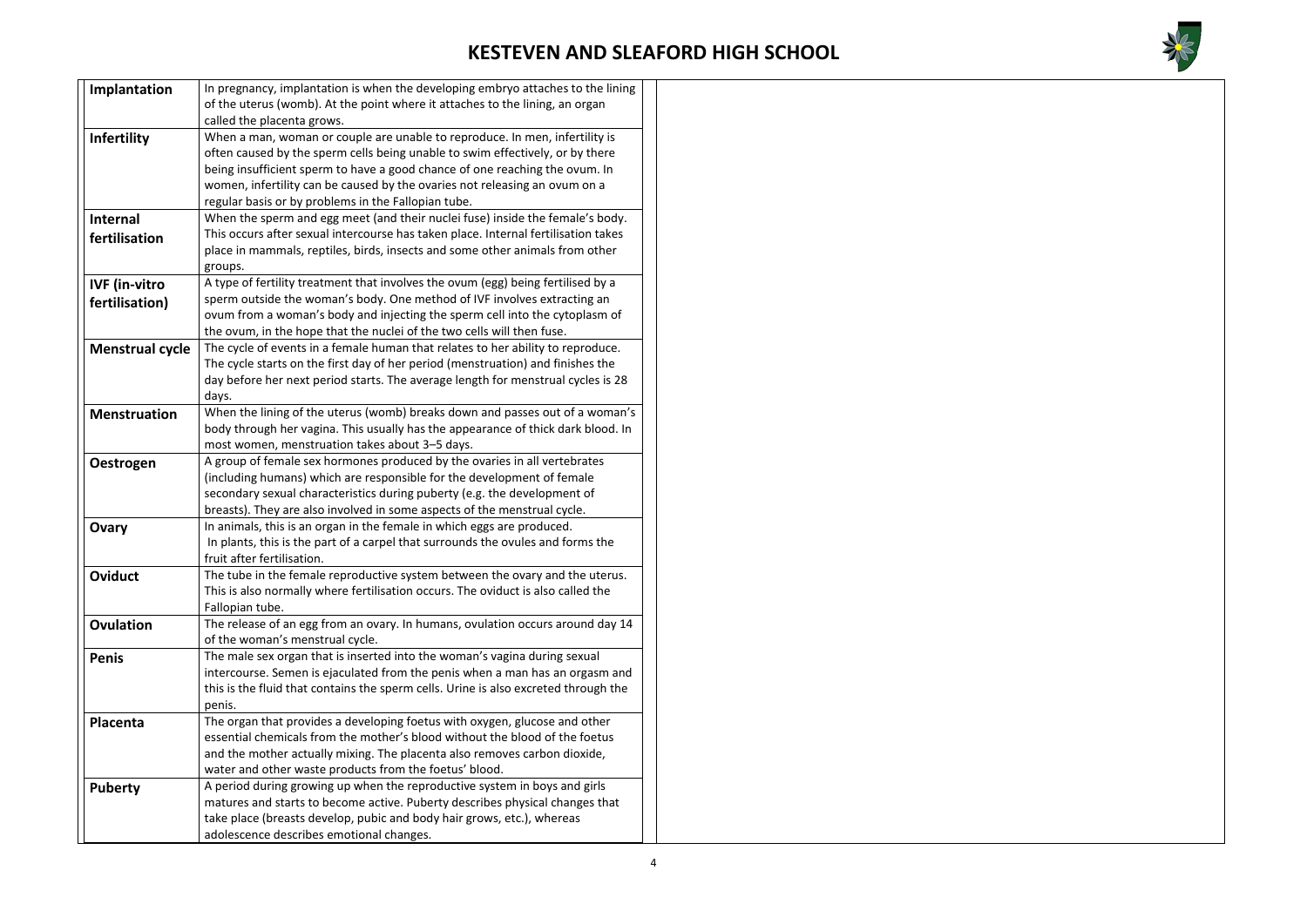

| <b>Sperm</b>          | The male gamete (sex cell). Sperm are produced in the testes. When a man           |
|-----------------------|------------------------------------------------------------------------------------|
|                       | ejaculates, approximately 250 million sperm cells are released in his semen.       |
| Sperm tube            | One of the two tubes that carry sperm from the testes to the urethra; also called  |
|                       | the vas deferens. During a vasectomy operation, the two sperm tubes are cut,       |
|                       | tied and a section of each tube is often removed.                                  |
| <b>Testis (plural</b> | An organ in the male reproductive system that produces sperm. In humans, the       |
| testes)               | testes are held in the scrotal sac outside the body, below the penis.              |
| <b>Testosterone</b>   | A male sex hormone that is produced by the testes. It controls the development     |
|                       | of male sexual characteristics.                                                    |
| <b>Umbilical cord</b> | A collection of blood vessels and connective tissue that join the foetus to the    |
|                       | placenta. The umbilical cord is clamped and cut a few minutes after a baby is      |
|                       | born. The short section that is left joined to the newborn baby falls off about a  |
|                       | week after birth and leaves the navel (belly button) behind.                       |
| <b>Urethra</b>        | The tube that carries urine out of the body from the bladder. In a man it also     |
|                       | carries sperm during sexual intercourse.                                           |
| <b>Uterus</b>         | The organ in a female mammal's reproductive system where the foetus                |
|                       | develops during pregnancy. Also called the womb.                                   |
| Vagina                | An organ in the female reproductive system of mammals that joins the uterus to     |
|                       | the outside of the body. During sexual intercourse, the penis is inserted into the |
|                       | vagina.                                                                            |
|                       |                                                                                    |
|                       |                                                                                    |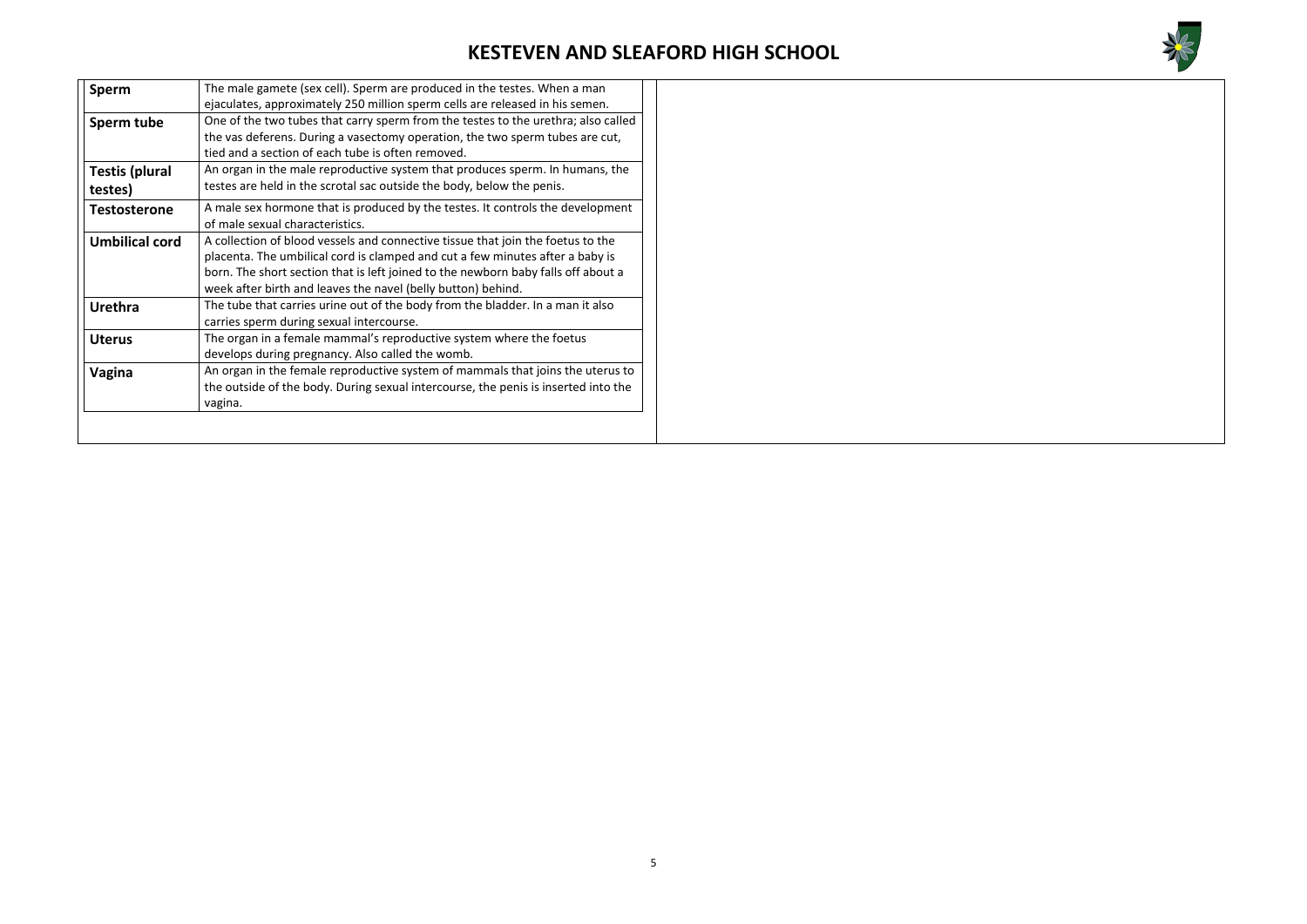

| Word                  | <b>Definition</b>                                                                                                       |
|-----------------------|-------------------------------------------------------------------------------------------------------------------------|
| <b>Adaptation</b>     | A physical or behavioural characteristic that an organism has evolved in order to                                       |
|                       | allow it to have the best chance of survival in a particular habitat                                                    |
| Anther                | The part of the stamen that contains the pollen grains. The other part of the                                           |
|                       | stamen is called the filament. In wind-pollinated plants, the anthers hang outside                                      |
|                       | the plant to catch the wind. In insect-pollinated plants, the anthers are positioned                                    |
|                       | so that they rub against the insect when it visits the flower to feed.                                                  |
| <b>Carpel</b>         | The female part of a flower, which consists of three parts. The ovary contains the                                      |
|                       | ovules; the style is a fleshy stalk; and at the top of the style is the stigma, which                                   |
|                       | has a sticky surface to capture pollen grains.                                                                          |
| Competition           | Living things within a habitat will fight for resources that are valuable to them.                                      |
| <b>Filament</b>       | When this term is applied to plants, the filament is the part of the male section of                                    |
|                       | the flower that holds the anther at its tip.                                                                            |
| <b>Germinate</b>      | When a seed sprouts a root and a shoot as it begins to turn into a plant. Seeds are                                     |
|                       | very stable and often capable of lasting for many years in conditions that would                                        |
|                       | not allow a plant to survive; however, when the conditions are suitable, they can                                       |
|                       | germinate. Water, warmth and oxygen are needed for germination.                                                         |
| <b>Nectar</b>         | A sweet liquid produced by some flowers to attract insects, which will result in                                        |
|                       | the insects pollinating the flowers.                                                                                    |
| Ovary                 | In plants, this is the part of a carpel that surrounds the ovules and forms the fruit                                   |
|                       | after fertilisation.                                                                                                    |
| Ovule                 | The part of a carpel containing the female sex cell. The ovule forms a seed after                                       |
|                       | fertilisation.                                                                                                          |
| Pollen grain          | The part of a flower that contains the male gamete (sex cell). Pollen grains can                                        |
|                       | either be transported by the wind or by insects. The shape of the pollen grain                                          |
|                       | tends to indicate the method by which it is transferred to another flower.                                              |
| Pollen tube           | The tube that grows from a pollen grain down the style and to the ovule and                                             |
|                       | carries the male sex cell in the later stages of pollination.                                                           |
| <b>Pollination</b>    | The process in plants by which a pollen grain is transported (usually by an insect                                      |
|                       | or by the wind) from the male part of a flower on one plant to the female part of                                       |
|                       | a flower on another plant. This is an important stage in the reproduction of                                            |
|                       | flowering plants.                                                                                                       |
| <b>Seed dispersal</b> | The spreading of seeds away from the parent plant by wind, animals, water or the<br>explosive mechanisms of a seed pod. |
| <b>Stamen</b>         | The male part of a flower. The stamen consists of a filament and an anther, which                                       |
|                       | is the part that holds the pollen grains.                                                                               |
|                       |                                                                                                                         |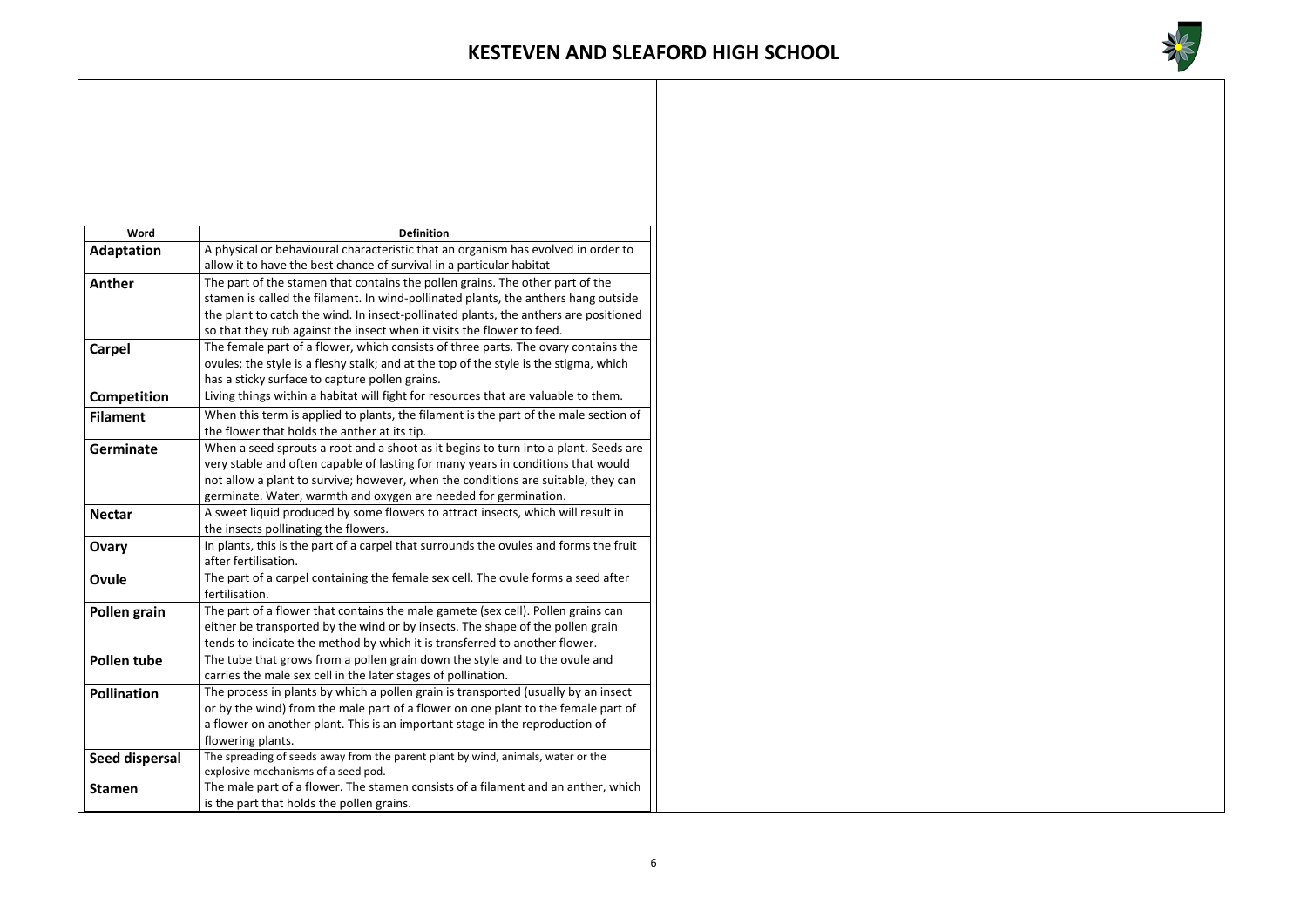

| <b>Stigma</b>                  | The part of the carpel where the pollen lands. The stigma has adaptations to help                                                                              |  |  |
|--------------------------------|----------------------------------------------------------------------------------------------------------------------------------------------------------------|--|--|
|                                | it to capture pollen grains.                                                                                                                                   |  |  |
| <b>Style</b>                   | The part of the carpel that joins the stigma to the ovary.                                                                                                     |  |  |
| Word                           | Definition                                                                                                                                                     |  |  |
| <b>Atom</b>                    | The smallest particle of an element                                                                                                                            |  |  |
| <b>Calibrated</b>              | When a piece of measuring equipment, such as a top pan balance or ruler, has<br>been checked against a known standard reference to ensure that it is accurate. |  |  |
| Compound                       | A pure substance made from more than one element in which the atoms<br>combine in a fixed ratio.                                                               |  |  |
| <b>Density</b>                 | A measurement of an object's mass compared to its volume.                                                                                                      |  |  |
| <b>Diatomic</b>                | When a molecule is made from two identical atoms.                                                                                                              |  |  |
| <b>Element</b>                 | A pure substance made from only one type of atom.                                                                                                              |  |  |
| <b>Molecule</b>                | A cluster of atoms that are joined by covalent bonds.                                                                                                          |  |  |
| <b>Properties</b>              | The characteristics of a substance that make it well suited (or poorly suited) for a<br>particular purpose.                                                    |  |  |
| <b>Relative atomic</b><br>mass | The mass of an atom in terms of the total number of protons and neutrons in its<br>nucleus.                                                                    |  |  |
| <b>Subatomic</b>               | Smaller than an atom, or part of an atom.                                                                                                                      |  |  |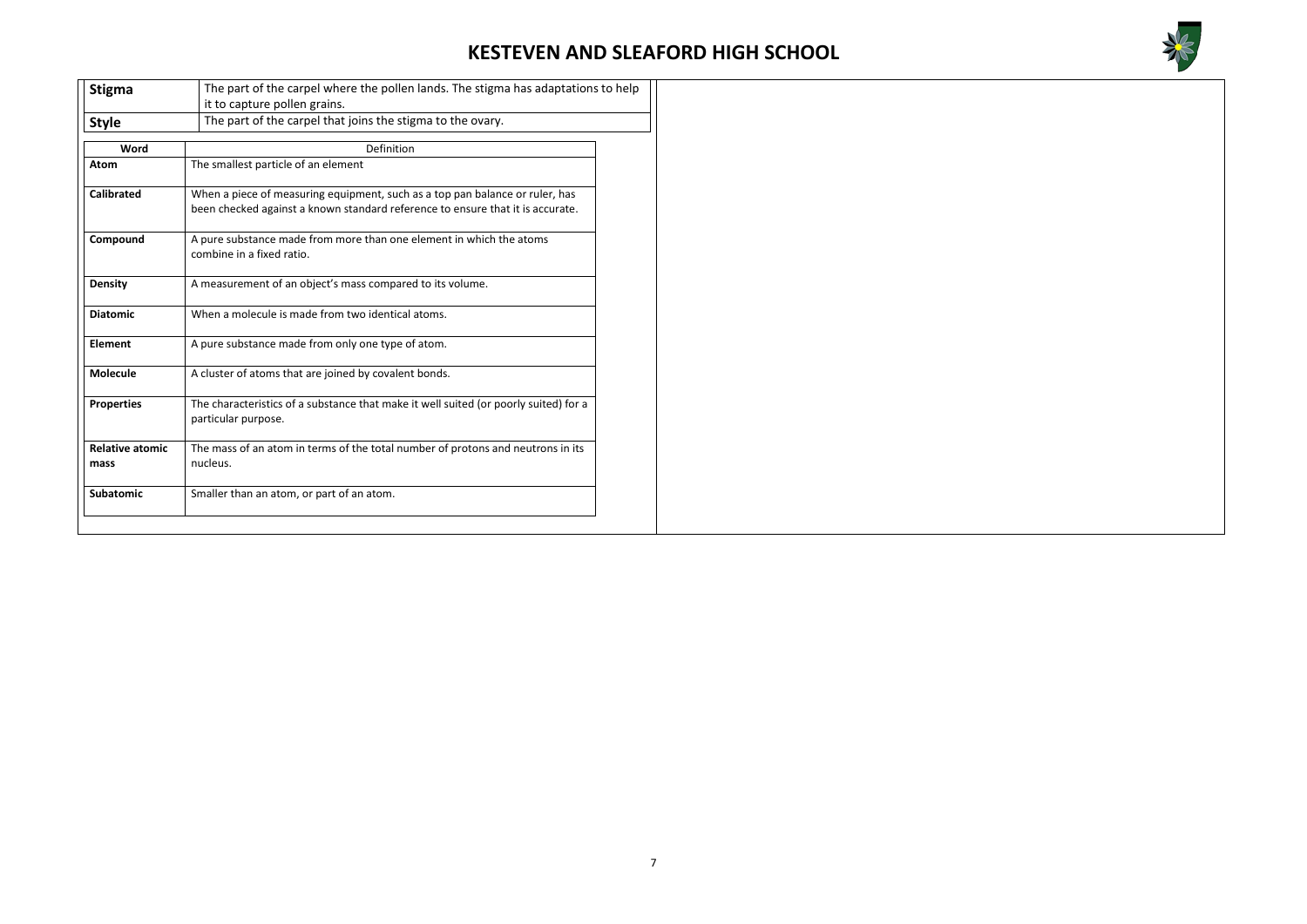

| Word                   | <b>Definition</b>                                                                                                                                                    |  |  |
|------------------------|----------------------------------------------------------------------------------------------------------------------------------------------------------------------|--|--|
| Air resistance         | A force that acts on a moving object as it passes through air, acting in                                                                                             |  |  |
|                        | the opposite direction to the direction of travel and thus having the                                                                                                |  |  |
|                        | effect of slowing the object down or preventing it from accelerating.                                                                                                |  |  |
| Applied force          | The force that is applied to an object. It is an example of a contact<br>force.                                                                                      |  |  |
| <b>Balanced forces</b> | Forces are balanced when they are equal in size and act in opposite                                                                                                  |  |  |
|                        | directions. There will be no resultant (overall) force                                                                                                               |  |  |
| Contact force          | A force between two objects that are touching.                                                                                                                       |  |  |
| Electrostatic          | A non-contact force that acts between particles or objects that have                                                                                                 |  |  |
| force                  | electrical charges. If the charges are the same, the objects or particles<br>will repel. If the charges are opposite, the objects or particles will be<br>attracted. |  |  |
| Equilibrium            | Balance. When an object is in equilibrium, there is no resultant (overall)                                                                                           |  |  |
|                        | force acting on it and it is stationary                                                                                                                              |  |  |
| Extension              | The increase in length of an object                                                                                                                                  |  |  |
| Friction               | A force that acts when two substances touch each other. Friction                                                                                                     |  |  |
|                        | always opposes motion, preventing two surfaces from sliding over each                                                                                                |  |  |
|                        | other, or acting to slow them down if they are already moving.                                                                                                       |  |  |
| Gravity                | A force that attracts any two objects together as long as they have                                                                                                  |  |  |
|                        | mass. The strength of gravity is so small that we do not notice it unless                                                                                            |  |  |
|                        | one of the objects is very large indeed (like a planet). Gravity is the                                                                                              |  |  |
|                        | force that pulls all objects on or near Earth towards the centre of the                                                                                              |  |  |
|                        | Earth.                                                                                                                                                               |  |  |
| Hooke's law            | A law devised by Robert Hooke in the 1600s that states that within a                                                                                                 |  |  |
|                        | certain limit, the extension or compression of a spring is directly                                                                                                  |  |  |
|                        | proportional to the force applied to the spring.                                                                                                                     |  |  |
| Load                   | A downwards force on an object due to the weight of the items it                                                                                                     |  |  |
|                        | supports. For example, the load on a wheelbarrow is the weight of the<br>bricks that are in it.                                                                      |  |  |
| Lubricant              | A substance (usually a liquid but sometimes a solid) placed between                                                                                                  |  |  |
|                        | two surfaces in order to reduce the friction between them.                                                                                                           |  |  |
| Magnetism              | A non-contact force between two magnets (which can either attract or                                                                                                 |  |  |
|                        | repel), or between a magnet and a magnetic material (which can only                                                                                                  |  |  |
|                        | attract each other).                                                                                                                                                 |  |  |
| Newton meter           | An instrument used to measure the size of a force, in newtons (N).                                                                                                   |  |  |
| Non-contact            | A force that acts between two objects even if they are not touching                                                                                                  |  |  |
| force                  |                                                                                                                                                                      |  |  |
|                        | How much an object is permanently stretched (or squashed) by a force                                                                                                 |  |  |
| Plastic                | acting on it. This is not proportional to the force, and it leaves a                                                                                                 |  |  |
| deformation            | permanent change of shape                                                                                                                                            |  |  |
| <b>Resultant force</b> | The overall force on an object; calculated by adding all the forces acting                                                                                           |  |  |
|                        | on it.                                                                                                                                                               |  |  |
| Support force          | The upwards force of a surface on an object that rests upon it; this                                                                                                 |  |  |
|                        | force balances the downwards force of gravity on the object, and so                                                                                                  |  |  |
|                        | keeps it stationary. It is also called the reaction force.                                                                                                           |  |  |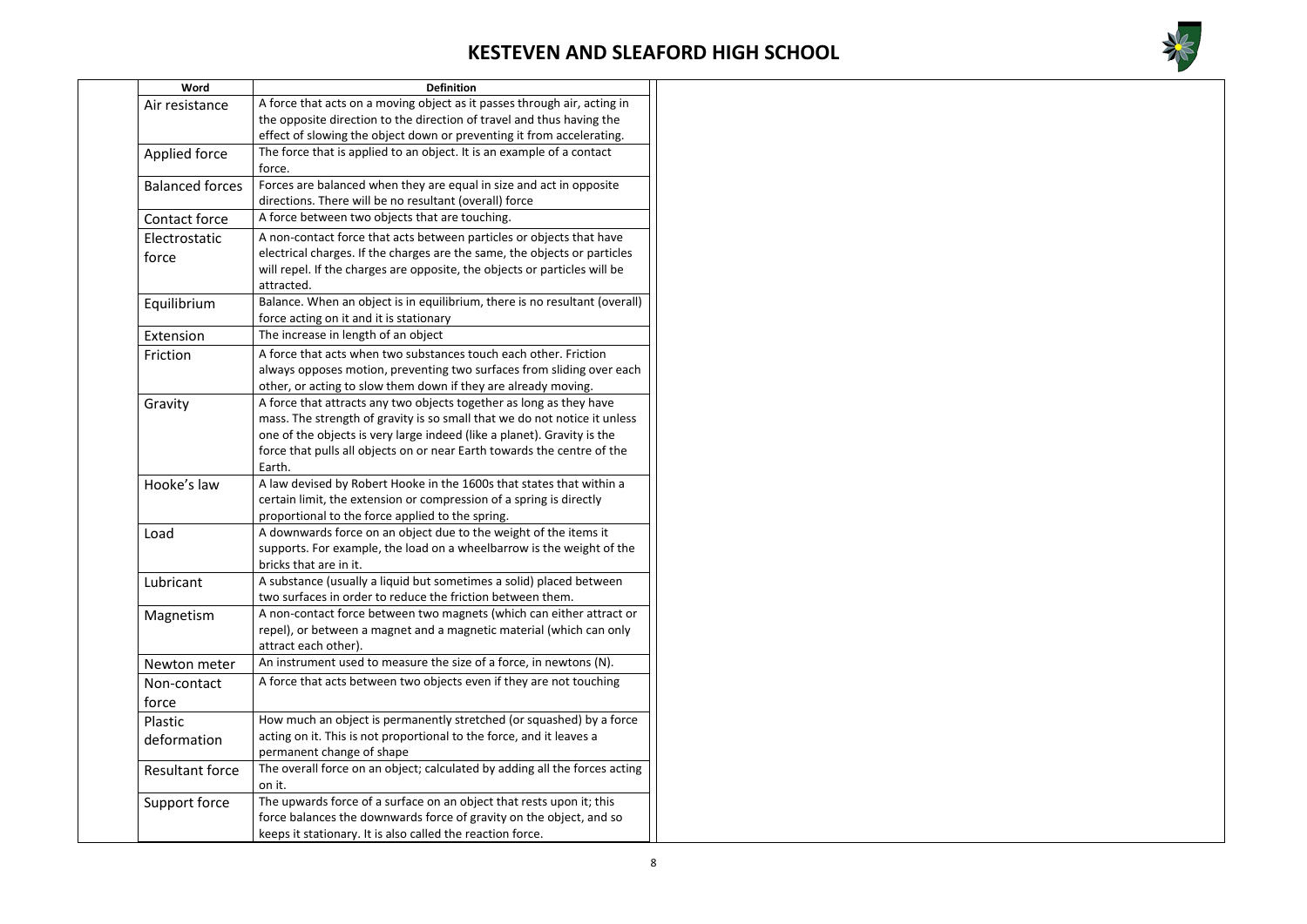

|                     | <b>Tension</b> | A contact force that occurs when a string, rope or elastic band is     |
|---------------------|----------------|------------------------------------------------------------------------|
| Unbalanced<br>force |                | stretched. Tension always opposes the stretching force.                |
|                     |                | A force that is not cancelled out by another force, giving a resultant |
|                     |                | greater than zero. Where an unbalanced force acts, it will cause an    |
|                     |                | object to change shape, speed or direction                             |
|                     | Upthrust       | The upwards force of a fluid (liquid or gas) on an object within it.   |
|                     |                |                                                                        |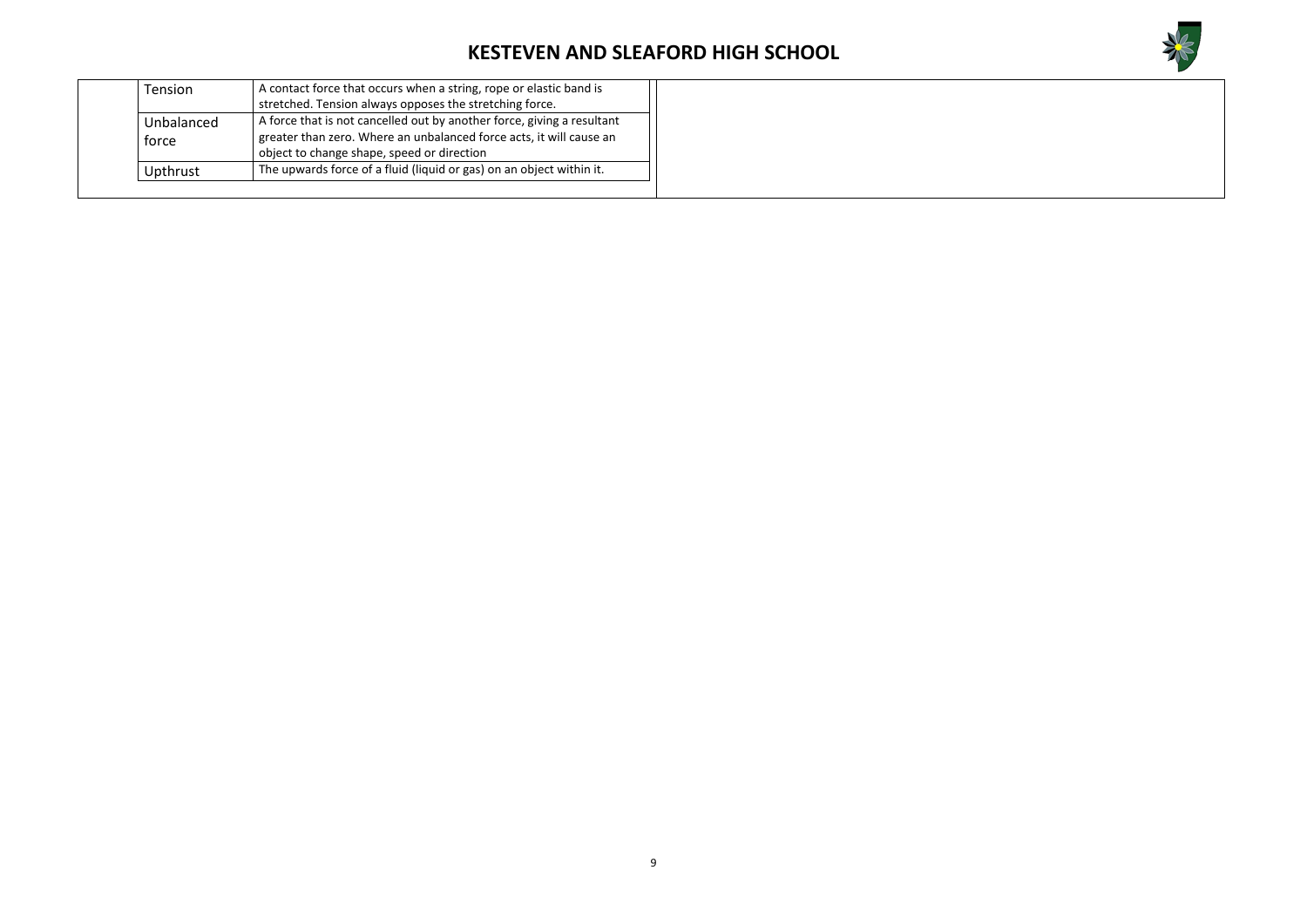

| <u> 1980 - An Dùbhlachd an Dùbhlachd ann an Dùbhlachd ann an Dùbhlachd ann an Dùbhlachd ann an Dùbhlachd ann an D</u> |  |  |
|-----------------------------------------------------------------------------------------------------------------------|--|--|
|                                                                                                                       |  |  |
|                                                                                                                       |  |  |
| <u> 1989 - Johann Barn, amerikansk politiker (d. 1989)</u>                                                            |  |  |
|                                                                                                                       |  |  |
|                                                                                                                       |  |  |
|                                                                                                                       |  |  |
|                                                                                                                       |  |  |
|                                                                                                                       |  |  |
|                                                                                                                       |  |  |
|                                                                                                                       |  |  |
|                                                                                                                       |  |  |
|                                                                                                                       |  |  |
|                                                                                                                       |  |  |
|                                                                                                                       |  |  |
|                                                                                                                       |  |  |
|                                                                                                                       |  |  |
|                                                                                                                       |  |  |
|                                                                                                                       |  |  |
|                                                                                                                       |  |  |
|                                                                                                                       |  |  |
|                                                                                                                       |  |  |
|                                                                                                                       |  |  |
|                                                                                                                       |  |  |

**Intent – Concepts**

| <b>Lesson title</b>                                  | <b>Learning</b>                                                                                   | <b>Higher level</b>                                                                                               | <b>Suggested activities and resources</b> |
|------------------------------------------------------|---------------------------------------------------------------------------------------------------|-------------------------------------------------------------------------------------------------------------------|-------------------------------------------|
|                                                      | challenge                                                                                         | challenge                                                                                                         |                                           |
| <b>B7.2L1</b><br><b>Reproduction</b>                 | Can I describe<br>the differences<br>between asexual<br>and sexual<br>reproduction?               | Can I explain<br>some reasons<br>and treatments<br>for infertility?                                               |                                           |
| <b>B7.2 L2 Puberty</b><br>and the menstrual<br>cycle | Can I describe<br>the changes that<br>occur during<br>puberty in men<br>and women?                | Can I describe<br>the menstrual<br>cycle?                                                                         |                                           |
| B7.2 L3 Sexual<br>intercourse and<br>fertilisation   | Can I describe<br>how sexual<br>intercourse leads<br>to pregnancy?                                | Can I explain<br>how fertilisation<br>occurs?                                                                     |                                           |
| B7.2 L4 Pregnancy<br>and birth                       | Can I describe<br>how a baby<br>develops within<br>the uterus?                                    | Can I describe<br>the process of<br>birth?                                                                        |                                           |
| <b>B7.2 L5 Flowers</b>                               | Can I describe<br>the structure and<br>function of a<br>flower?                                   | Can I explain two<br>ways in which<br>flowers are<br>pollinated?                                                  |                                           |
| <b>B7.2 L6</b> Seed and<br>fruit formation           | Can I describe<br>the steps that<br>occur during<br>fertilization?                                | Can I explain the<br>difference<br>between fruits<br>and vegetables?                                              |                                           |
| <b>B7.2 L7</b> Seed<br>dispersal                     | Can I describe<br>four ways in<br>which seeds are<br>dispersed?                                   | Can I explain<br>the<br>adaptations of<br>seeds?                                                                  |                                           |
| B7.2 L8 Planning<br>and designing<br>investigations  | Can I describe<br>steps in an<br>investigation<br>planning for<br>repeats?                        | Can I suggest a<br>hypothesis that<br>relates to the<br>independent and<br>dependant<br>variable?                 |                                           |
| <b>C7.2 L1</b><br><b>Elements</b>                    | Can I recall the<br>symbols for some<br>common<br>elements?                                       | Can I give some<br>examples of<br>diatomic<br>elements?                                                           |                                           |
| C7.2 L2 Atoms                                        | Can I state the<br>meaning of the<br>term atom?                                                   | Can I describe<br>how ideas about<br>atoms have<br>changed over<br>time?                                          |                                           |
| C7.2 L3 Atomic<br>structure                          | Can I name the<br>three types of<br>sub-atomic<br>particle and state<br>their mass and<br>charge? | Can I describe<br>how scientists<br>used evidence<br>from experiments<br>to help develop<br>ideas about<br>atoms? |                                           |